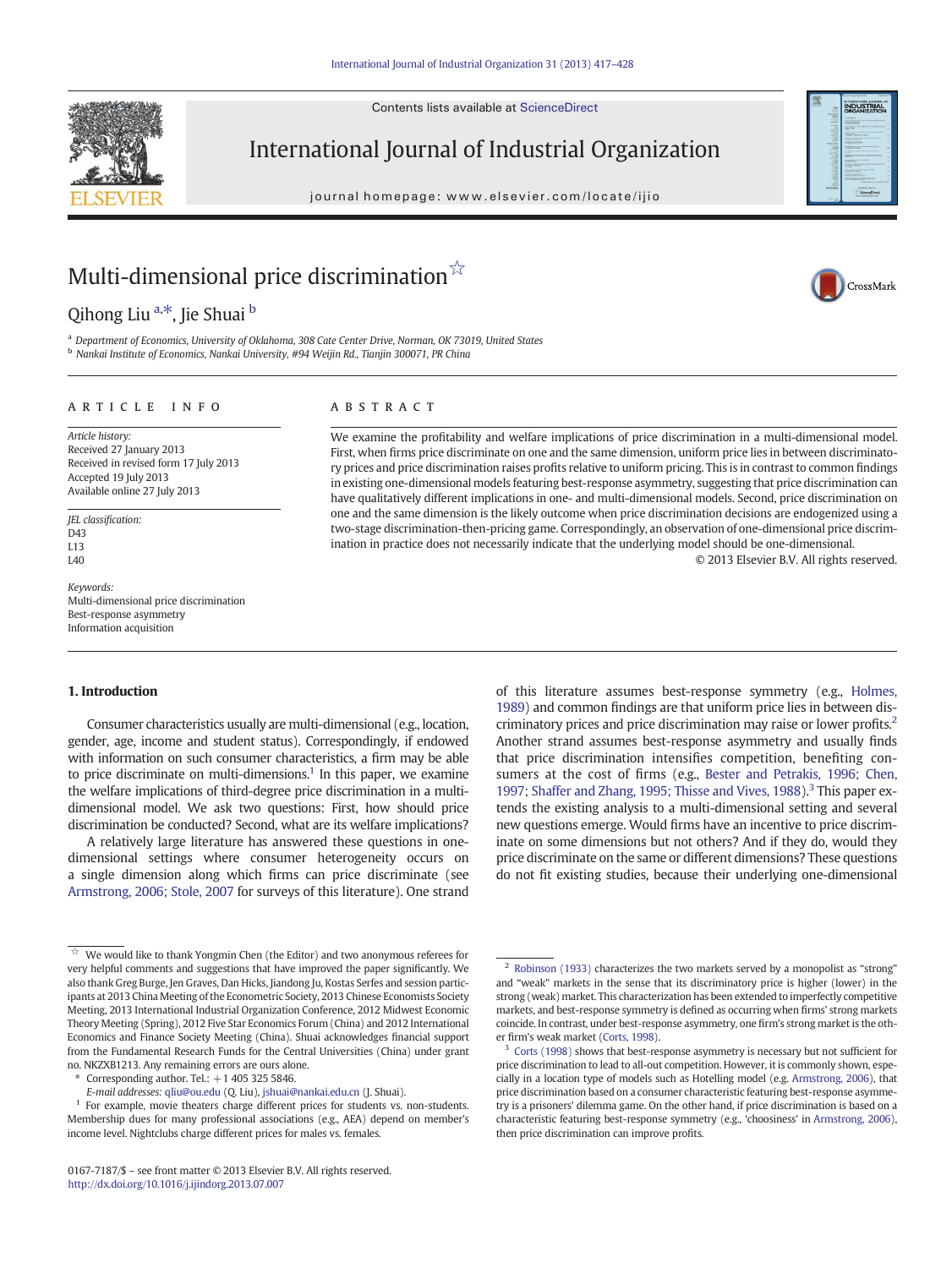models do not give firms the option of price discriminating on some dimensions but not others.<sup>4</sup> Moreover, as we will show later, even when product differentiation occurs on multi-dimensions, firms may still choose to price discriminate on only one dimension. Correspondingly, an observation of one-dimensional price discrimination is not necessarily a confirmation that the underlying model is one-dimensional.

To obtain concrete results, we employ a model commonly used in the existing literature featuring best-response asymmetry (e.g., [Liu and](#page--1-0) [Serfes, 2004; Shaffer and Zhang, 1995; Thisse and Vives, 1988](#page--1-0)). In particular, we modify the standard one-dimensional Hotelling model to twodimensions in our main analysis and to general n-dimensions in the extensions. Similar to much of the literature, we assume that price discrimination along a given dimension takes the form of two-group price discrimination.<sup>5</sup> Our results are qualitatively different from those in one-dimensional models. For example, we find that when firms price discriminate on one and the same dimension, profits go up and uniform price lies in between the discriminatory prices. This is in sharp contrast to the common findings in one-dimensional models featuring best-response asymmetry. On the other hand, price discrimination on one but different dimensions and price discrimination on both dimensions intensify competition and reduce profits, similar to the results in one-dimensional models. While these exact results are specific to our model, their general message is clear: the welfare implications of price discrimination can be qualitatively different in one- and multidimensional models. Correspondingly, results based on a onedimensional model can be inaccurate when the underlying model is multi-dimensional. Our study takes a step in examining this issue and calls for more research.

We identify two effects of price discrimination in our multidimensional model. First, the well-understood intensified competition effect exists in both one- and multi-dimensional models. That is, the ability to price discriminate enables a firm to be more aggressive in its weak market. However, when both firms do so, they force their rivals to be more aggressive in their strong markets as well, leading to all-out competition (all discriminatory prices are below the uniform price). Second, price discrimination has a reduced demand elasticity effect which exists in multi-dimensional models but not in one-dimensional models. This effect reduces competition and raises prices. Our results suggest that the reduced demand elasticity effect dominates the intensified competition effect when firms price discriminate on one and the same dimension, but the results are reversed when firms price discriminate on one but different dimensions or when they price discriminate on both dimensions.

We then endogenize firms' decisions on price discrimination using the framework that firms acquire information about consumers which enables them to price discriminate. Our results show that price discrimination on one and the same dimension can emerge as a SPNE if consumer information is not too costly to acquire. Price discrimination on both dimensions can also be supported as an SPNE. However, it is dominated by price discrimination on one and the same dimension from firms' perspective. Taken together, they suggest that if firms price discriminate in equilibrium, the likely outcome is price discrimination on one and the same dimension which lowers consumer surplus. This is contrary to the results in existing studies where price discrimination is characterized as a prisoners' dilemma game. Moreover, it suggests that an observation of one-dimensional price discrimination in practice does not necessarily imply that the underlying model is one-dimensional.

## 1.1. Related literature

One strand of the price discrimination literature analyzes the impacts of monopolistic price discrimination or oligopolistic price discrimination under best-response symmetry. In both cases, uniform price lies in between discriminatory prices in general. $6$  The focus in the monopolistic price discrimination literature is usually on how price discrimination affects social welfare (e.g., [Robinson, 1933; Schmalensee, 1981;](#page--1-0) [Varian, 1985](#page--1-0)). [Holmes \(1989\)](#page--1-0) extends the analysis to duopoly and examines the output and profit effects of price discrimination. He characterizes an elasticity-ratio condition in addition to the adjustedconcavity ratio in [Schmalensee \(1981\).](#page--1-0) [Armstrong \(2006\)](#page--1-0) considers price discrimination based on "choosiness" and finds that such price discrimination raises firms' profits. $7$  In our model, when firms price discriminate on one and the same dimension, we obtain similar results despite the fact that our model exhibits best-response asymmetry.

Our paper is closely related to the literature on price discrimination with best-response asymmetry. See, for example, [Thisse and Vives](#page--1-0) [\(1988\)](#page--1-0), [Shaffer and Zhang \(1995\)](#page--1-0), [Bester and Petrakis \(1996\),](#page--1-0) [Chen](#page--1-0) [\(1997\)](#page--1-0) and [Liu and Serfes \(2004\)](#page--1-0). <sup>8</sup> A recurring theme in this literature is that firms have an incentive to price discriminate but when both do so their profits go down relative to the uniform pricing level: a prisoners' dilemma. In our model, when firms price discriminate on one but different dimensions or price discriminate on both dimensions, we obtain similar results suggesting that price discrimination leads to (almost) all-out competition and lower profits.

While most studies find that price discrimination lowers profit under best-response asymmetry, there are exceptions. For example, [Liu and](#page--1-0) [Serfes \(2013\)](#page--1-0) show that perfect price discrimination can raise profit in two-sided markets. The key feature is that the cross-group externality drives the uniform pricing down but disappears when discriminatory prices hit a price floor of zero (negative prices are not allowed). In contrast, we consider multi-dimensional product differentiation without placing restrictions on marginal cost being low or requiring the existence of a price floor. Moreover, our qualitative results hold under both two-group (main model) and perfect price discrimination (extension), while the result in [Liu and Serfes \(2013\)](#page--1-0) relies on the limit pricing nature of perfect price discrimination.

Our paper is also related to studies on multi-dimensional product differentiation. [Tabuchi \(1994\)](#page--1-0) and [Irmen and Thisse \(1998\)](#page--1-0) analyze firms' optimal location choice in multi-dimensional Hotelling models.<sup>9</sup> With consumers uniformly distributed on each dimension, they identify an equilibrium where firms maximize differentiation on one dimension, but minimizes differentiation on all other dimension(s) (max–min). Similar to these studies, we consider a multi-dimensional model. However, uniform pricing is assumed in all these studies while we allow price discrimination in this paper. Max–min product differentiation does not necessarily imply that one-dimensional model is adequate to analyze price discrimination. To see this, consider a simple example where firms' products differ in color only. Suppose that consumers' preferences for the two colors depend on gender (dimension 1) and student status (dimension 2). As long as these two dimensions are not perfectly correlated, one-dimensional model will not capture the full

<sup>4</sup> The few exceptions include [Lederer and Hurter \(1986\)](#page--1-0) and [Anderson and De Palma](#page--1-0) [\(1988\)](#page--1-0) who consider perfect price discrimination on all dimensions. In contrast, here we allow firms to price discriminate on only some of the dimensions. Note that the seconddegree price discrimination literature has studied multi-dimensional screening (e.g., [Armstrong and Rochet, 1999; Rochet and Stole, 2003](#page--1-0)).

<sup>5</sup> One can think of two-group price discrimination as being based on binary information regarding a consumer characteristic which the firms can use to divide consumers into two groups and price discriminate accordingly. Alternatively, one can think of it as a simplification of finer price discrimination, for example, perfect price discrimination, which is discussed in the [Extensions](#page--1-0).

 $^6\,$  An exception is [Nahata et al. \(1990\)](#page--1-0) who allow profit function to be not single-peaked and show that all discriminatory prices can go down.

<sup>7</sup> [Armstrong and Vickers \(2001\)](#page--1-0) analyze duopoly price discrimination between two segments which differ in unit transport costs. They find that price discrimination raises profits if the unit transport costs are sufficiently small. [Besanko et al. \(2003\)](#page--1-0) use aggregate data and show that targeted pricing need not generate prisoners' dilemma with more flexible empirical demand.

<sup>&</sup>lt;sup>8</sup> These studies focus on one-stage games where firms charge higher prices to loyal customers. In contrast, [Chen and Pearcy \(2010\)](#page--1-0) employ a dynamic game and find that firms may reward loyalty or entice brand-switching depending on the degree of preference dependence.

<sup>&</sup>lt;sup>9</sup> Similar to these studies, our paper assumes horizontal differentiation on both dimensions. Other studies combine horizontal and vertical differentiation (e.g. [Gans and King,](#page--1-0) [2006; Gilbert and Matutes, 1993\)](#page--1-0).